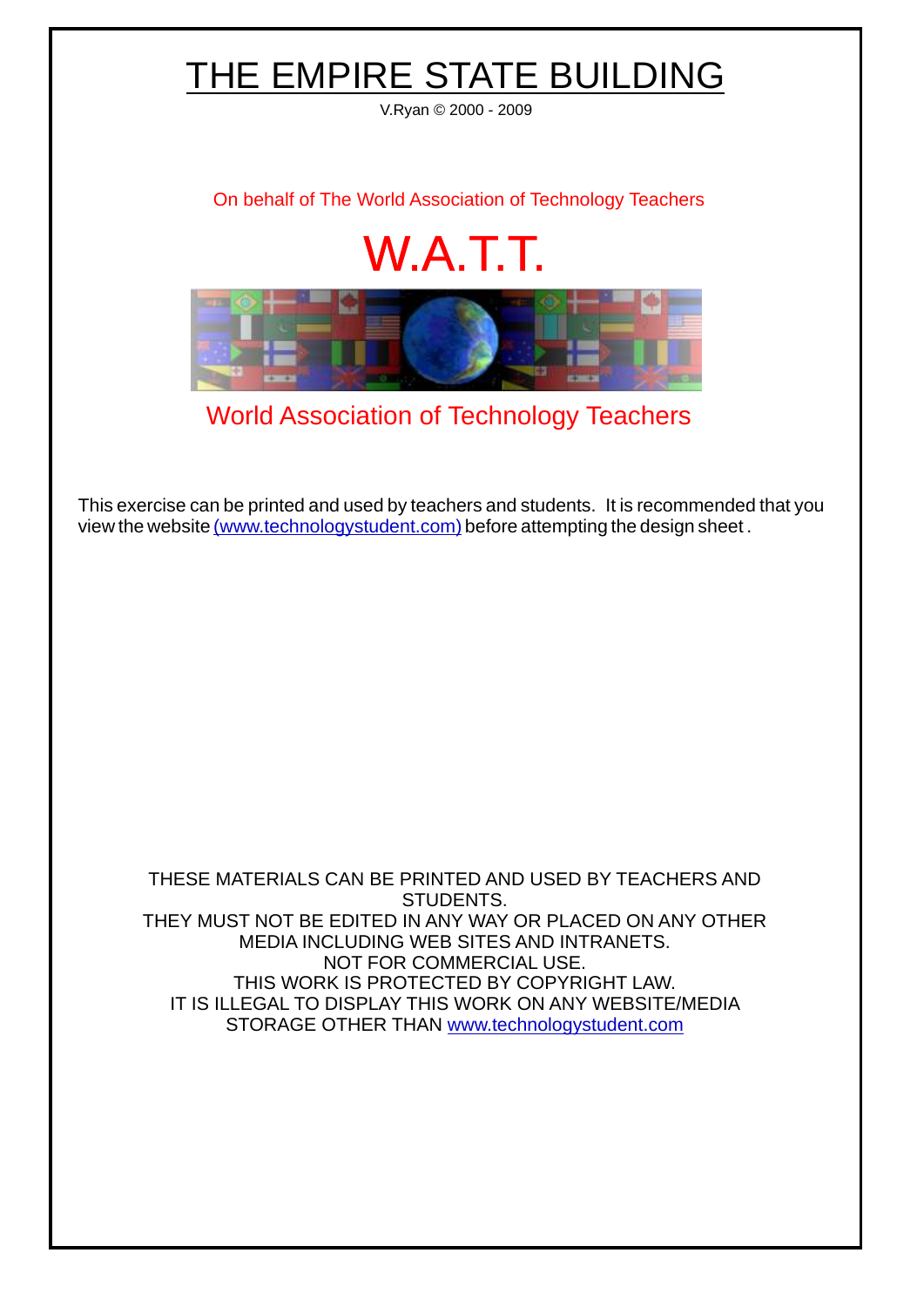## THE EMPIRE STATE BUILDING

rld Association of Technology Teachers

1. Complete the pasage below by adding the missing words / phrases.

| In its day, the Empire State Building was constructed using up-to-date technology. A<br>substantial ___________ base was laid as a ______________ to take the weight of the steel<br>framework of the building. All the steel sections were ____________, that is,<br>manufactured in a steel mill and transported to the construction ______. The sections were<br>manufactured to exact sizes to within 2mm ____________ and prepared so that they could<br>either be ______ together or joined with _______. It only took ________ for the sections to<br>be manufactured in the steel mill, _____________ and positioned in the framework as part of<br>the buildings structure.<br>Once the steel framework was fixed in positioned it was then finished with an outer skin of<br>stone. |                                                      |  |                  |  |        |
|-----------------------------------------------------------------------------------------------------------------------------------------------------------------------------------------------------------------------------------------------------------------------------------------------------------------------------------------------------------------------------------------------------------------------------------------------------------------------------------------------------------------------------------------------------------------------------------------------------------------------------------------------------------------------------------------------------------------------------------------------------------------------------------------------|------------------------------------------------------|--|------------------|--|--------|
|                                                                                                                                                                                                                                                                                                                                                                                                                                                                                                                                                                                                                                                                                                                                                                                               | prefabricated foundation three days tolerance bolted |  |                  |  | rivets |
|                                                                                                                                                                                                                                                                                                                                                                                                                                                                                                                                                                                                                                                                                                                                                                                               | concrete                                             |  | site transported |  |        |
| 2. Who were the 'sky boys' and what type of work did they do?                                                                                                                                                                                                                                                                                                                                                                                                                                                                                                                                                                                                                                                                                                                                 |                                                      |  |                  |  |        |
| 3. How many stories does the Empire State Building have?                                                                                                                                                                                                                                                                                                                                                                                                                                                                                                                                                                                                                                                                                                                                      |                                                      |  |                  |  |        |
| 4. How many elevators does the Empire State Building have?                                                                                                                                                                                                                                                                                                                                                                                                                                                                                                                                                                                                                                                                                                                                    |                                                      |  |                  |  |        |
| 5. Who were the Architects and Builders?                                                                                                                                                                                                                                                                                                                                                                                                                                                                                                                                                                                                                                                                                                                                                      |                                                      |  |                  |  |        |
| 6. How high is the Empire State Building?                                                                                                                                                                                                                                                                                                                                                                                                                                                                                                                                                                                                                                                                                                                                                     |                                                      |  |                  |  |        |
| 4. What was the entire cost of construction?                                                                                                                                                                                                                                                                                                                                                                                                                                                                                                                                                                                                                                                                                                                                                  |                                                      |  |                  |  |        |

3. In the space below draw a diagram or diagrams that represent the way 'hot rivets' were used to construct the steelwork of the Empire State Building. Include notes and labels.